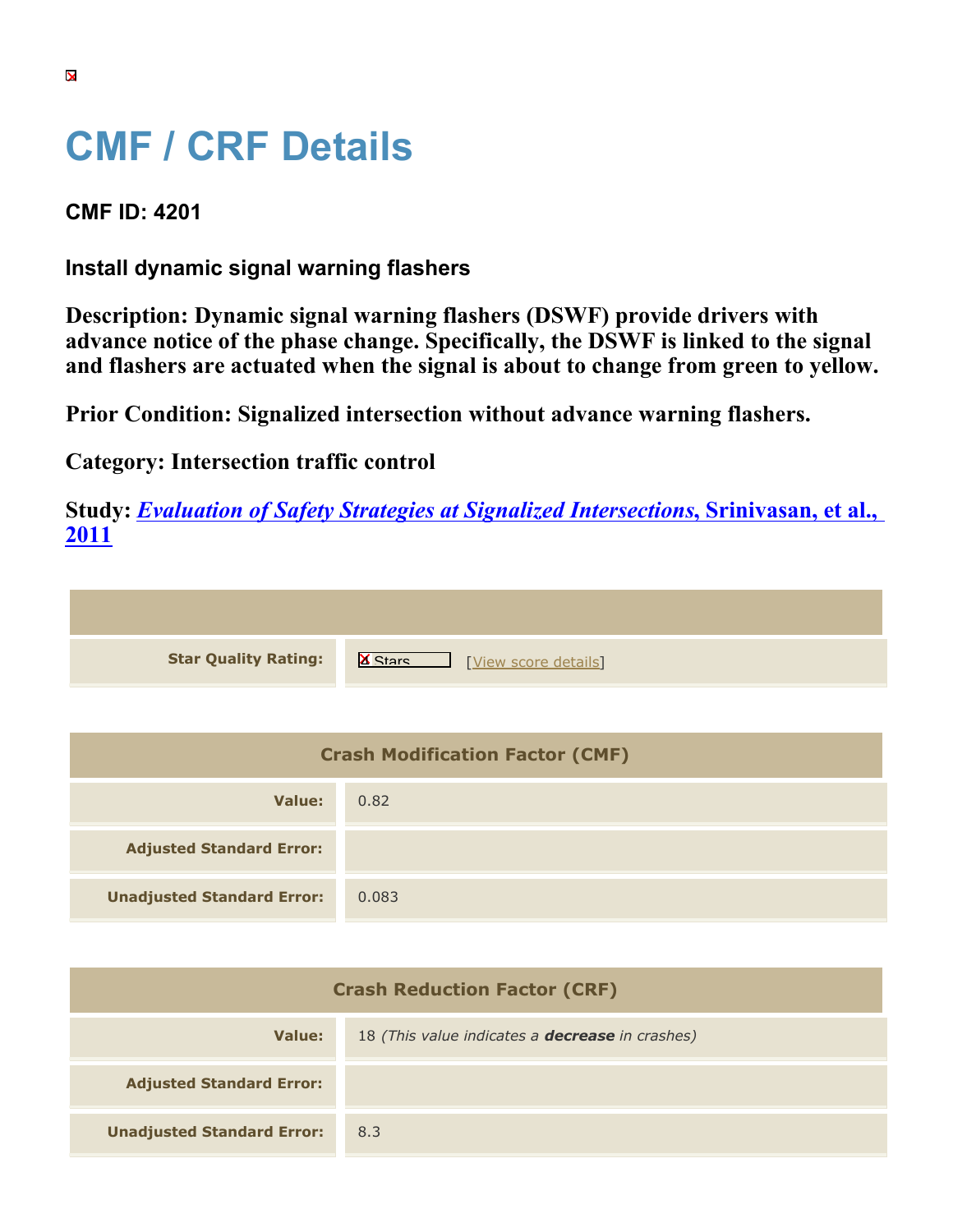| <b>Applicability</b>                    |                                                                      |
|-----------------------------------------|----------------------------------------------------------------------|
| <b>Crash Type:</b>                      | All                                                                  |
| <b>Crash Severity:</b>                  | K (fatal), A (serious injury), B (minor injury), C (possible injury) |
| <b>Roadway Types:</b>                   | Not Specified                                                        |
| <b>Number of Lanes:</b>                 |                                                                      |
| <b>Road Division Type:</b>              |                                                                      |
| <b>Speed Limit:</b>                     |                                                                      |
| <b>Area Type:</b>                       | All                                                                  |
| <b>Traffic Volume:</b>                  |                                                                      |
| <b>Time of Day:</b>                     | All                                                                  |
| If countermeasure is intersection-based |                                                                      |
| <b>Intersection Type:</b>               | Roadway/roadway (not interchange related)                            |

| <b>Intersection Geometry:</b>     | $3$ -leg, $4$ -leg                                |
|-----------------------------------|---------------------------------------------------|
| <b>Traffic Control:</b>           | Signalized                                        |
| <b>Major Road Traffic Volume:</b> | 7500 to 99000 Annual Average Daily Traffic (AADT) |
| <b>Minor Road Traffic Volume:</b> | 40 to 20100 Annual Average Daily Traffic (AADT)   |

| <b>Development Details</b>      |              |
|---------------------------------|--------------|
| <b>Date Range of Data Used:</b> | 1994 to 2008 |
| <b>Municipality:</b>            |              |
| State:                          | NV, VA       |
| <b>Country:</b>                 | <b>USA</b>   |